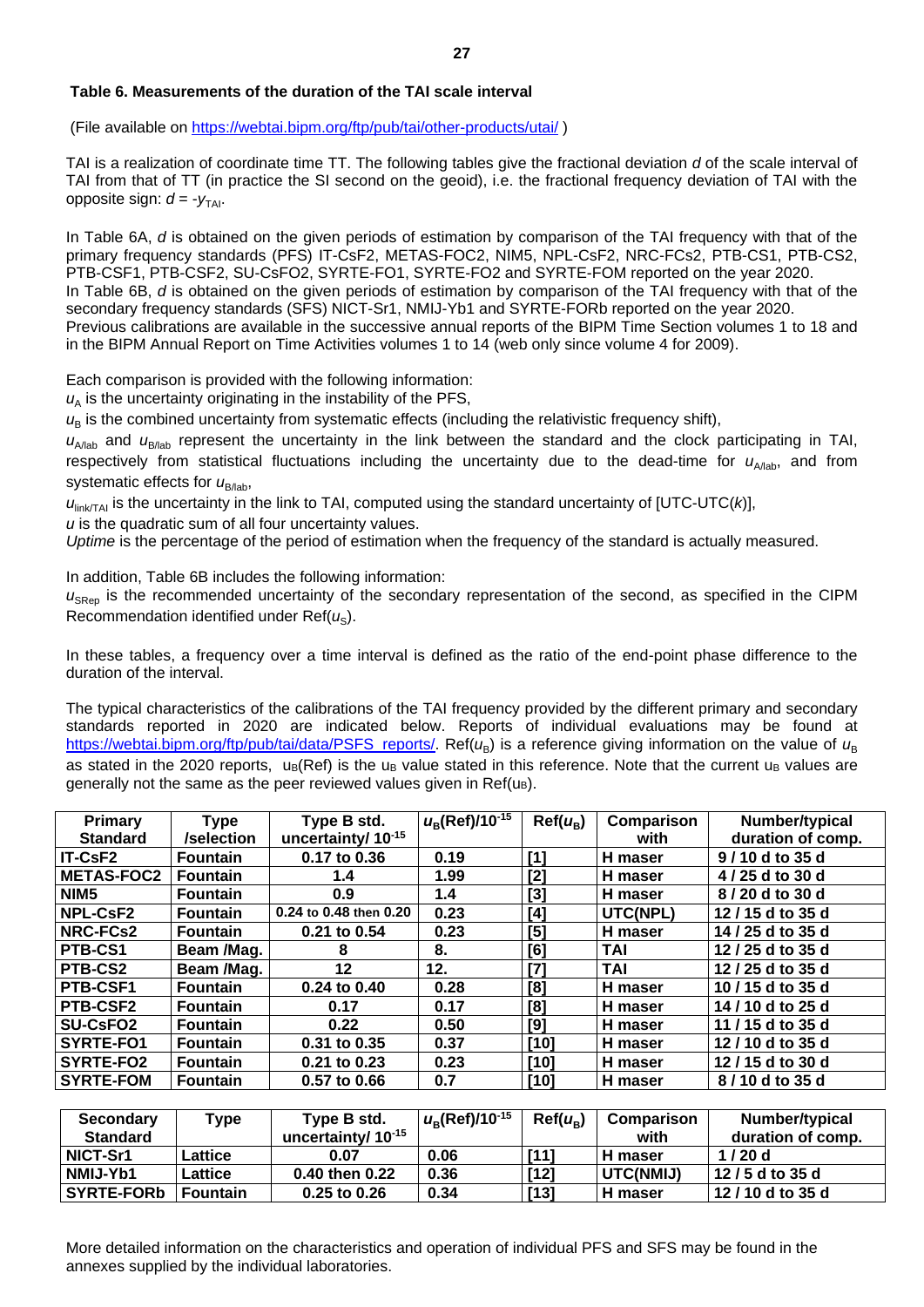# **Table 6A. Measurements of the duration of the TAI scale interval by Primary Frequency Standards**

Until Circular T388,  $u_{A/lab}$  and  $u_{B/lab}$  were not reported separately and the total value of  $u_{\text{link/lab}}$  appears under  $u_{A/lab}$ . The value of Uptime was not reported either.

| Standard               |             |             |         | Period of $d/10^{-15}$ $u_{_\mathrm{A}}/10^{-15}$ $u_{_\mathrm{B}}/10^{-15}$ $u_{_\mathrm{A/1ab}}$ $u_{_\mathrm{B/1ab}}$ $u_{_\mathrm{link/TAI}}$ $u/10^{-15}$ Uptime Note |      |      |                                     |      |      |      |  |
|------------------------|-------------|-------------|---------|----------------------------------------------------------------------------------------------------------------------------------------------------------------------------|------|------|-------------------------------------|------|------|------|--|
|                        | estimation  |             |         |                                                                                                                                                                            |      |      | $/10^{-15}$ $/10^{-15}$ $/10^{-15}$ |      |      | ୫    |  |
|                        |             |             |         |                                                                                                                                                                            |      |      |                                     |      |      |      |  |
| $IT-CSF2$              |             | 58899 58914 | $-0.79$ | 0.64                                                                                                                                                                       | 0.17 | 0.36 |                                     | 0.37 | 0.84 |      |  |
| $IT-CSF2$              | 58919 58934 |             | 0.05    | 0.71                                                                                                                                                                       | 0.17 | 0.51 |                                     | 0.37 | 0.96 |      |  |
| $IT-CSF2$              | 58939 58954 |             | 0.03    | 0.64                                                                                                                                                                       | 0.17 | 0.18 |                                     | 0.37 | 0.78 |      |  |
| $IT-CSF2$              | 58964 58974 |             | $-0.76$ | 0.66                                                                                                                                                                       | 0.17 | 0.22 | 0.01                                | 0.53 | 0.89 | 83.0 |  |
| $IT-CSF2$              | 58989 58999 |             | $-1.80$ | 0.67                                                                                                                                                                       | 0.17 | 0.14 | 0.01                                | 0.53 | 0.88 | 90.0 |  |
| $IT-CSF2$              | 59019 59029 |             | $-0.58$ | 0.56                                                                                                                                                                       | 0.17 | 0.10 | 0.01                                | 0.53 | 0.79 | 97.0 |  |
| $IT-CSF2$              | 59029 59054 |             | $-1.11$ | 0.29                                                                                                                                                                       | 0.17 | 0.14 | 0.01                                | 0.23 | 0.43 | 89.0 |  |
| $IT-CSF2$              |             | 59089 59119 | $-0.96$ | 0.37                                                                                                                                                                       | 0.17 | 0.22 | 0.01                                | 0.20 | 0.50 | 78.0 |  |
| $IT-CSF2$              | 59179 59214 |             | 0.54    | 0.17                                                                                                                                                                       | 0.36 | 0.18 | 0.01                                | 0.17 | 0.47 | 87.0 |  |
|                        |             |             |         |                                                                                                                                                                            |      |      |                                     |      |      |      |  |
| METAS-FOC2 58939 58969 |             |             | $-1.61$ | 0.06                                                                                                                                                                       | 1.42 | 0.04 |                                     | 0.20 | 1.44 |      |  |
| METAS-FOC2 58969 58999 |             |             | $-1.85$ | 0.06                                                                                                                                                                       | 1.40 | 0.01 | 0.04                                | 0.20 | 1.42 | 99.3 |  |
| METAS-FOC2 59064 59089 |             |             | $-2.37$ | 0.08                                                                                                                                                                       | 1.38 | 0.02 | 0.04                                | 0.23 | 1.40 | 98.2 |  |
| METAS-FOC2 59149 59179 |             |             | $-1.71$ | 0.09                                                                                                                                                                       | 1.36 | 0.26 | 0.04                                | 0.20 | 1.40 | 65.3 |  |
| NIM <sub>5</sub>       |             | 58819 58849 | $-0.58$ | 0.20                                                                                                                                                                       | 0.90 | 0.20 |                                     | 0.20 | 0.96 |      |  |
| NIM5                   |             | 58849 58879 | $-0.65$ | 0.20                                                                                                                                                                       | 0.90 | 0.20 |                                     | 0.20 | 0.96 |      |  |
| NIM5                   |             | 58879 58899 | $-1.46$ | 0.20                                                                                                                                                                       | 0.90 | 0.20 |                                     | 0.28 | 0.98 |      |  |
| NIM5                   | 58909 58939 |             | $-0.97$ | 0.46                                                                                                                                                                       | 0.90 | 0.10 |                                     | 0.20 | 1.03 |      |  |
| NIM5                   | 58939 58969 |             | $-0.76$ | 0.41                                                                                                                                                                       | 0.90 | 0.10 | 0.00                                | 0.20 | 1.01 | 92.6 |  |
| NIM5                   | 58969 58999 |             | $-0.35$ | 0.48                                                                                                                                                                       | 0.90 | 0.10 | 0.00                                | 0.20 | 1.04 | 89.3 |  |
| NIM5                   | 59029 59059 |             | 0.06    | 0.46                                                                                                                                                                       | 0.90 | 0.10 | 0.00                                | 0.20 | 1.03 | 91.7 |  |
| NIM5                   | 59064 59089 |             | $-0.80$ | 0.47                                                                                                                                                                       | 0.90 | 0.10 | 0.00                                | 0.23 | 1.05 | 96.3 |  |
|                        |             |             |         |                                                                                                                                                                            |      |      |                                     |      |      |      |  |
| <b>NPL-CsF2</b>        | 58829 58844 |             | $-0.22$ | 0.14                                                                                                                                                                       | 0.41 | 0.15 | 0.00                                | 0.37 | 0.59 | 84.5 |  |
| <b>NPL-CsF2</b>        | 58844 58879 |             | $-0.88$ | 0.09                                                                                                                                                                       | 0.26 | 0.07 | 0.00                                | 0.17 | 0.33 | 92.0 |  |
| <b>NPL-CsF2</b>        | 58879 58904 |             | $-0.25$ | 0.11                                                                                                                                                                       | 0.25 | 0.06 | 0.00                                | 0.23 | 0.36 | 91.4 |  |
| <b>NPL-CsF2</b>        | 58904 58924 |             | $-0.24$ | 0.15                                                                                                                                                                       | 0.40 | 0.16 | 0.00                                | 0.28 | 0.54 | 58.8 |  |
| <b>NPL-CsF2</b>        | 58984 58994 |             | $-0.97$ | 0.29                                                                                                                                                                       | 0.29 | 0.10 | 0.00                                | 0.53 | 0.67 | 94.8 |  |
| <b>NPL-CsF2</b>        | 58999 59029 |             | $-0.27$ | 0.17                                                                                                                                                                       | 0.48 | 0.25 | 0.00                                | 0.20 | 0.60 | 85.8 |  |
| NPL-CsF2               | 59029 59059 |             | $-0.50$ | 0.14                                                                                                                                                                       | 0.24 | 0.04 | 0.00                                | 0.20 | 0.34 | 99.4 |  |
| <b>NPL-CsF2</b>        | 59059 59074 |             | 0.00    | 0.23                                                                                                                                                                       | 0.20 | 0.15 | 0.00                                | 0.37 | 0.50 | 88.6 |  |
| NPL-CsF2               |             | 59089 59119 | $-0.77$ | 0.12                                                                                                                                                                       | 0.20 | 0.05 | 0.00                                | 0.20 | 0.31 | 91.4 |  |
| NPL-CsF2               |             | 59119 59149 | $-0.11$ | 0.12                                                                                                                                                                       | 0.20 | 0.25 | 0.00                                | 0.20 | 0.39 | 82.7 |  |
| NPL-CsF2               | 59149 59179 |             | 0.24    | 0.14                                                                                                                                                                       | 0.20 | 0.04 | 0.00                                | 0.20 | 0.32 | 96.8 |  |
| <b>NPL-CsF2</b>        | 59179 59214 |             | 0.17    | 0.13                                                                                                                                                                       | 0.20 | 0.04 | 0.00                                | 0.17 | 0.30 | 97.7 |  |
| NRC-FCs2               | 58754 58784 |             | $-0.33$ | 0.10                                                                                                                                                                       | 0.21 | 0.10 | 0.00                                | 0.20 | 0.32 | 98.0 |  |
| NRC-FCs2               | 58784 58814 |             | $-0.43$ | 0.10                                                                                                                                                                       | 0.22 | 0.10 | 0.00                                | 0.20 | 0.33 | 98.0 |  |
| NRC-FCs2               | 58814 58844 |             | $-0.97$ | 0.10                                                                                                                                                                       | 0.33 | 0.12 | 0.00                                | 0.20 | 0.41 | 85.0 |  |
| NRC-FCs2               | 58844 58879 |             | $-0.65$ | 0.08                                                                                                                                                                       | 0.35 | 0.10 | 0.00                                | 0.17 | 0.41 | 97.0 |  |
| NRC-FCs2               | 58879 58904 |             | $-0.74$ | 0.09                                                                                                                                                                       | 0.31 | 0.11 | 0.00                                | 0.23 | 0.41 | 96.0 |  |
| NRC-FCs2               | 58904 58939 |             | $-0.51$ | 0.09                                                                                                                                                                       | 0.39 | 0.12 | 0.00                                | 0.17 | 0.45 | 87.3 |  |
| NRC-FCs2               | 58939 58969 |             | $-0.70$ | 0.11                                                                                                                                                                       | 0.54 | 0.12 | 0.00                                | 0.20 | 0.60 | 90.7 |  |
| NRC-FCs2               | 58969 58994 |             | $-0.13$ | 0.11                                                                                                                                                                       | 0.39 | 0.11 | 0.00                                | 0.23 | 0.48 | 95.7 |  |
| NRC-FCs2               | 58999 59029 |             | $-0.62$ | 0.13                                                                                                                                                                       | 0.39 | 0.13 | 0.00                                | 0.20 | 0.47 | 84.4 |  |
| NRC-FCs2               | 59029 59059 |             | $-0.27$ | 0.13                                                                                                                                                                       | 0.25 | 0.13 | 0.00                                | 0.20 | 0.37 | 85.3 |  |
| NRC-FCs2               | 59059 59089 |             | $-0.89$ | 0.12                                                                                                                                                                       | 0.34 | 0.13 | 0.00                                | 0.20 | 0.43 | 84.9 |  |
| NRC-FCs2               | 59089 59119 |             | $-0.46$ | 0.12                                                                                                                                                                       | 0.37 | 0.10 | 0.00                                | 0.20 | 0.45 | 98.6 |  |
| NRC-FCs2               | 59119 59149 |             | $-0.39$ | 0.11                                                                                                                                                                       | 0.40 | 0.10 | 0.00                                | 0.20 | 0.47 | 98.1 |  |
| NRC-FCs2               | 59194 59214 |             | 0.04    | 0.15                                                                                                                                                                       | 0.46 | 0.10 | 0.00                                | 0.28 | 0.57 | 99.6 |  |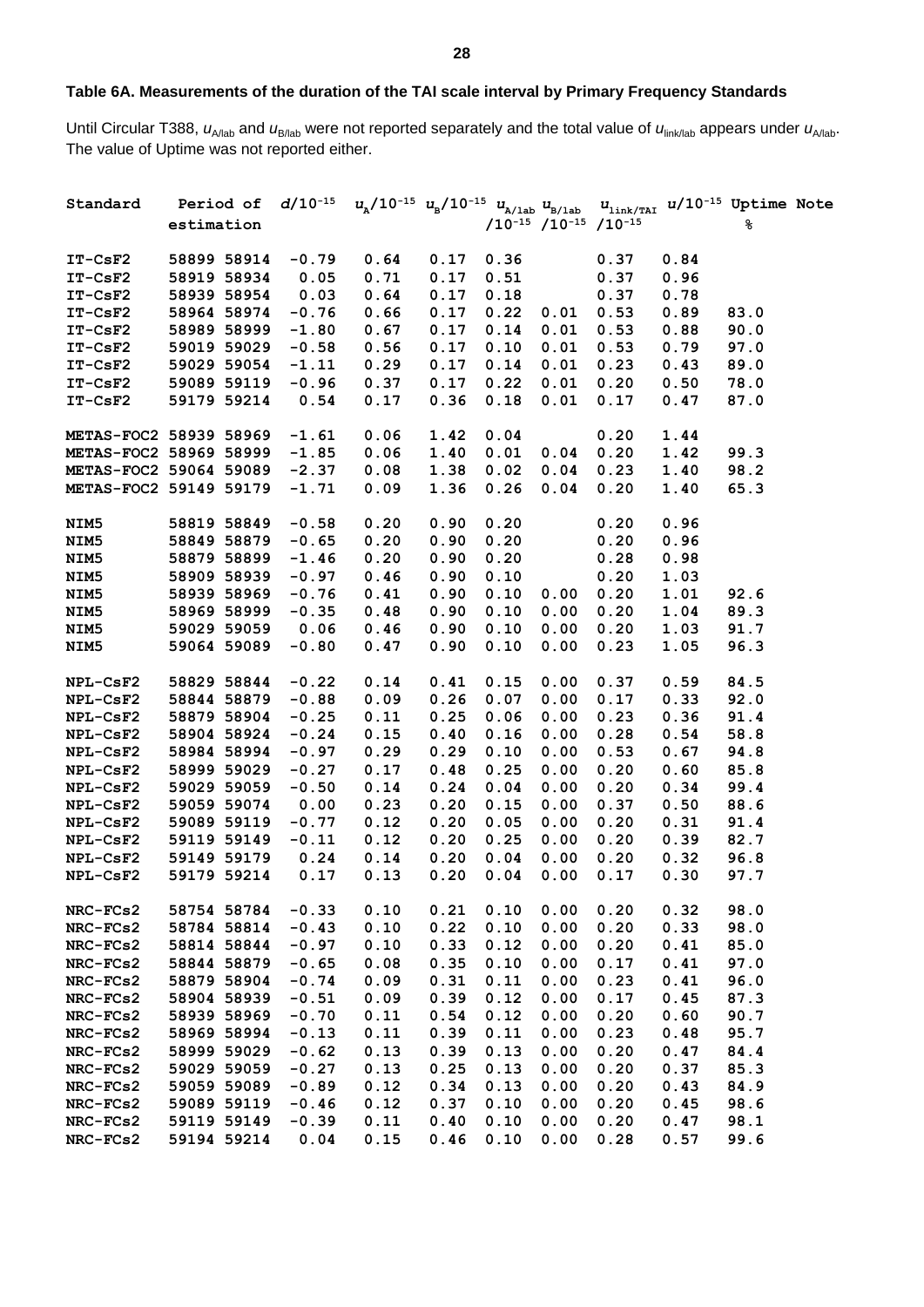| Standard        |             |                    | Period of $d/10^{-15}$ $u_{\text{a}}/10^{-15}$ $u_{\text{b}}/10^{-15}$ $u_{\text{a/lab}}$ $u_{\text{b/lab}}$ |       |      |                                     |      |       | $u_{\text{link/TAI}}$ u/10 <sup>-15</sup> Uptime Note |     |
|-----------------|-------------|--------------------|--------------------------------------------------------------------------------------------------------------|-------|------|-------------------------------------|------|-------|-------------------------------------------------------|-----|
|                 | estimation  |                    |                                                                                                              |       |      | $/10^{-15}$ $/10^{-15}$ $/10^{-15}$ |      |       | ୫                                                     |     |
| PTB-CS1         | 58844 58879 | $-4.76$            | 8.00                                                                                                         | 8.00  | 0.00 |                                     | 0.06 | 11.31 |                                                       | (1) |
| PTB-CS1         | 58879 58904 | $-7.22$            | 8.00                                                                                                         | 8.00  | 0.00 |                                     | 0.08 | 11.31 |                                                       |     |
| PTB-CS1         | 58904 58939 | 1.25               | 8.00                                                                                                         | 8.00  | 0.00 |                                     | 0.06 | 11.31 |                                                       |     |
| PTB-CS1         | 58939 58969 | 2.80               | 8.00                                                                                                         | 8.00  | 0.00 |                                     | 0.07 | 11.31 |                                                       |     |
| PTB-CS1         | 58969 58999 | $-3.26$            | 8.00                                                                                                         | 8.00  | 0.00 | 0.00                                | 0.07 | 11.31 | 100.0                                                 |     |
| PTB-CS1         | 58999 59029 | $-7.27$            | 8.00                                                                                                         | 8.00  | 0.00 | 0.00                                | 0.07 | 11.31 | 100.0                                                 |     |
| PTB-CS1         | 59029 59059 | $-9.20$            | 8.00                                                                                                         | 8.00  | 0.00 | 0.00                                | 0.07 | 11.31 | 100.0                                                 |     |
| PTB-CS1         |             | 59059 59089 -12.86 | 8.00                                                                                                         | 8.00  | 0.00 | 0.00                                | 0.07 | 11.31 | 100.0                                                 |     |
| PTB-CS1         |             | 59089 59119 -11.50 | 8.00                                                                                                         | 8.00  | 0.00 | 0.00                                | 0.07 | 11.31 | 100.0                                                 |     |
| PTB-CS1         | 59119 59149 | $-8.49$            | 8.00                                                                                                         | 8.00  | 0.00 | 0.00                                | 0.07 | 11.31 | 100.0                                                 |     |
| <b>PTB-CS1</b>  | 59149 59179 | 2.05               | 8.00                                                                                                         | 8.00  | 0.00 | 0.00                                | 0.07 | 11.31 | 100.0                                                 |     |
| PTB-CS1         | 59179 59214 | 8.47               | 8.00                                                                                                         | 8.00  | 0.00 | 0.00                                | 0.06 | 11.31 | 100.0                                                 |     |
| PTB-CS2         | 58844 58879 | $-5.82$            | 5.00                                                                                                         | 12.00 | 0.00 |                                     | 0.06 | 13.00 |                                                       | (1) |
| PTB-CS2         | 58879 58904 | $-1.71$            | 5.00                                                                                                         | 12.00 | 0.00 |                                     | 0.08 | 13.00 |                                                       |     |
| PTB-CS2         | 58904 58939 | $-5.03$            | 5.00                                                                                                         | 12.00 | 0.00 |                                     | 0.06 | 13.00 |                                                       |     |
| PTB-CS2         | 58939 58969 | $-6.04$            | 5.00                                                                                                         | 12.00 | 0.00 |                                     | 0.07 | 13.00 |                                                       |     |
| PTB-CS2         | 58969 58999 | $-1.29$            | 5.00                                                                                                         | 12.00 | 0.00 | 0.00                                | 0.07 | 13.00 | 100.0                                                 |     |
| PTB-CS2         | 58999 59029 | 1.25               | 5.00                                                                                                         | 12.00 | 0.00 | 0.00                                | 0.07 | 13.00 | 100.0                                                 |     |
| <b>PTB-CS2</b>  | 59029 59059 | $-1.52$            | 5.00                                                                                                         | 12.00 | 0.00 | 0.00                                | 0.07 | 13.00 | 100.0                                                 |     |
| PTB-CS2         | 59059 59089 | $-4.87$            | 5.00                                                                                                         | 12.00 | 0.00 | 0.00                                | 0.07 | 13.00 | 100.0                                                 |     |
| PTB-CS2         | 59089 59119 | $-8.65$            | 5.00                                                                                                         | 12.00 | 0.00 | 0.00                                | 0.07 | 13.00 | 100.0                                                 |     |
| PTB-CS2         | 59119 59149 | $-2.31$            | 5.00                                                                                                         | 12.00 | 0.00 | 0.00                                | 0.07 | 13.00 | 100.0                                                 |     |
| PTB-CS2         | 59149 59179 | $-0.49$            | 5.00                                                                                                         | 12.00 | 0.00 | 0.00                                | 0.07 | 13.00 | 100.0                                                 |     |
| PTB-CS2         | 59179 59214 | $-0.79$            | 5.00                                                                                                         | 12.00 | 0.00 | 0.00                                | 0.06 | 13.00 | 100.0                                                 |     |
| <b>PTB-CSF1</b> | 58844 58874 | $-0.27$            | 0.07                                                                                                         | 0.28  | 0.05 |                                     | 0.07 | 0.30  |                                                       |     |
| PTB-CSF1        | 58904 58939 | $-0.63$            | 0.07                                                                                                         | 0.31  | 0.06 |                                     | 0.06 | 0.33  |                                                       |     |
| PTB-CSF1        | 58939 58969 | $-0.47$            | 0.07                                                                                                         | 0.30  | 0.02 |                                     | 0.07 | 0.32  |                                                       |     |
| PTB-CSF1        | 58969 58999 | $-0.18$            | 0.07                                                                                                         | 0.28  | 0.03 | 0.01                                | 0.07 | 0.30  | 93.2                                                  |     |
| PTB-CSF1        | 58999 59029 | $-0.52$            | 0.07                                                                                                         | 0.27  | 0.05 | 0.00                                | 0.07 | 0.29  | 91.0                                                  |     |
| PTB-CSF1        | 59029 59044 | $-0.30$            | 0.11                                                                                                         | 0.24  | 0.05 | 0.00                                | 0.12 | 0.30  | 91.3                                                  |     |
| PTB-CSF1        | 59089 59119 | $-0.62$            | 0.08                                                                                                         | 0.40  | 0.05 | 0.00                                | 0.07 | 0.42  | 88.6                                                  |     |
| <b>PTB-CSF1</b> | 59119 59149 | $-0.55$            | 0.07                                                                                                         | 0.35  | 0.03 | 0.00                                | 0.07 | 0.36  | 93.5                                                  |     |
| PTB-CSF1        | 59149 59179 | 0.04               | 0.07                                                                                                         | 0.29  | 0.01 | 0.00                                | 0.07 | 0.31  | 97.0                                                  |     |
| PTB-CSF1        | 59179 59204 | $-0.23$            | 0.08                                                                                                         | 0.31  | 0.05 | 0.00                                | 0.08 | 0.33  | 89.2                                                  |     |
| <b>PTB-CSF2</b> | 58834 58844 | $-0.87$            | 0.17                                                                                                         | 0.17  | 0.01 |                                     | 0.18 | 0.30  |                                                       |     |
| PTB-CSF2        | 58844 58874 | $-0.56$            | 0.10                                                                                                         | 0.17  | 0.01 |                                     | 0.07 | 0.21  |                                                       |     |
| PTB-CSF2        | 58874 58904 | $-0.55$            | 0.11                                                                                                         | 0.17  | 0.01 |                                     | 0.07 | 0.21  |                                                       |     |
| PTB-CSF2        | 58904 58939 | $-0.61$            | 0.11                                                                                                         | 0.17  | 0.01 |                                     | 0.06 | 0.21  |                                                       |     |
| PTB-CSF2        | 58939 58969 | $-0.29$            | 0.11                                                                                                         | 0.17  | 0.01 |                                     | 0.07 | 0.21  |                                                       |     |
| PTB-CSF2        | 58969 58999 | $-0.45$            | 0.11                                                                                                         | 0.17  | 0.02 | 0.01                                | 0.07 | 0.21  | 94.7                                                  |     |
| PTB-CSF2        | 58999 59029 | $-0.79$            | 0.11                                                                                                         | 0.17  | 0.01 | 0.00                                | 0.07 | 0.21  | 97.8                                                  |     |
| PTB-CSF2        | 59029 59044 | $-0.52$            | 0.15                                                                                                         | 0.17  | 0.01 | 0.00                                | 0.12 | 0.26  | 98.5                                                  |     |
| <b>PTB-CSF2</b> | 59044 59059 | $-0.88$            | 0.15                                                                                                         | 0.17  | 0.02 | 0.00                                | 0.12 | 0.26  | 93.0                                                  |     |
| <b>PTB-CSF2</b> | 59059 59089 | $-0.72$            | 0.10                                                                                                         | 0.17  | 0.01 | 0.00                                | 0.07 | 0.21  | 97.7                                                  |     |
| PTB-CSF2        | 59089 59119 | $-0.56$            | 0.11                                                                                                         | 0.17  | 0.02 | 0.00                                | 0.07 | 0.21  | 94.7                                                  |     |
| PTB-CSF2        | 59119 59149 | $-0.34$            | 0.10                                                                                                         | 0.17  | 0.01 | 0.00                                | 0.07 | 0.21  | 97.8                                                  |     |
| PTB-CSF2        | 59149 59179 | $-0.15$            | 0.11                                                                                                         | 0.17  | 0.01 | 0.00                                | 0.07 | 0.21  | 97.2                                                  |     |
| PTB-CSF2        | 59179 59204 | $-0.46$            | 0.13                                                                                                         | 0.17  | 0.05 | 0.00                                | 0.08 | 0.23  | 89.2                                                  |     |
| SU-CsFO2        | 58844 58859 | $-0.45$            | 0.25                                                                                                         | 0.22  | 0.11 |                                     | 0.85 | 0.92  |                                                       |     |
| SU-CsFO2        | 58859 58879 | $-0.04$            | 0.44                                                                                                         | 0.22  | 0.11 |                                     | 0.66 | 0.83  |                                                       |     |
| SU-CsFO2        | 58879 58904 | $-0.01$            | 0.25                                                                                                         | 0.22  | 0.10 |                                     | 0.54 | 0.64  |                                                       |     |
| SU-CsFO2        | 58904 58939 | 0.01               | 0.19                                                                                                         | 0.22  | 0.11 |                                     | 0.40 | 0.50  |                                                       |     |
| SU-CsFO2        | 58969 58999 | $-0.11$            | 0.32                                                                                                         | 0.22  | 0.13 | 0.00                                | 0.46 | 0.61  | 36.0                                                  |     |
| SU-CsFO2        | 58999 59029 | $-0.53$            | 0.20                                                                                                         | 0.22  | 0.11 | 0.00                                | 0.46 | 0.56  | 73.9                                                  |     |
| SU-CsFO2        | 59029 59059 | $-0.23$            | 0.18                                                                                                         | 0.22  | 0.10 | 0.00                                | 0.46 | 0.55  | 93.9                                                  |     |
| SU-CsFO2        | 59059 59089 | $-1.08$            | 0.21                                                                                                         | 0.22  | 0.11 | 0.00                                | 0.46 | 0.56  | 73.3                                                  |     |
| SU-CsFO2        | 59119 59149 | $-0.05$            | 0.24                                                                                                         | 0.22  | 0.11 | 0.00                                | 0.35 | 0.49  | 95.9                                                  |     |
| SU-CsFO2        | 59149 59179 | $-0.10$            | 0.24                                                                                                         | 0.22  | 0.12 | 0.00                                | 0.20 | 0.40  | 83.6                                                  |     |
| SU-CsFO2        | 59179 59214 | $-1.24$            | 0.19                                                                                                         | 0.22  | 0.10 | 0.00                                | 0.17 | 0.35  | 77.8                                                  |     |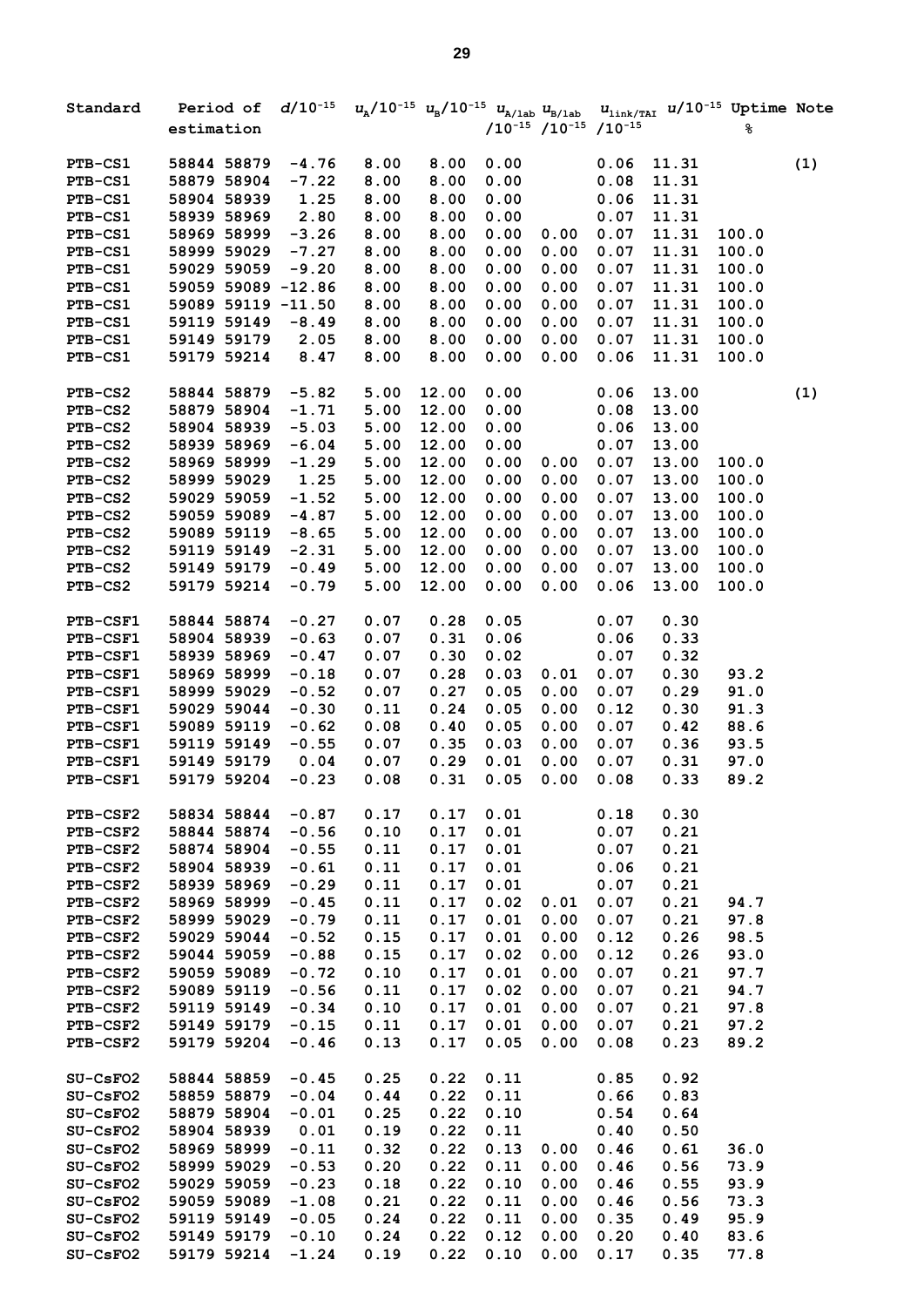| Standard         |             | Period of $d/10^{-15}$ $u_A/10^{-15}$ $u_B/10^{-15}$ $u_{A/\text{lab}}$ $u_{B/\text{lab}}$ |      |      |      |                                                   |      | $u_{\text{link/TAI}}$ $u/10^{-15}$ Uptime Note |      |  |
|------------------|-------------|--------------------------------------------------------------------------------------------|------|------|------|---------------------------------------------------|------|------------------------------------------------|------|--|
|                  | estimation  |                                                                                            |      |      |      | $/10^{-15}$ /10 <sup>-15</sup> /10 <sup>-15</sup> |      |                                                | ℁    |  |
| SYRTE-FO1        | 58844 58879 | $-0.76$                                                                                    | 0.20 | 0.32 | 0.05 |                                                   | 0.17 | 0.42                                           |      |  |
| SYRTE-FO1        | 58879 58904 | $-0.72$                                                                                    | 0.15 | 0.32 | 0.09 |                                                   | 0.23 | 0.43                                           |      |  |
| <b>SYRTE-FO1</b> | 58904 58939 | $-0.72$                                                                                    | 0.15 | 0.31 | 0.06 |                                                   | 0.17 | 0.39                                           |      |  |
| <b>SYRTE-FO1</b> | 58939 58969 | $-0.72$                                                                                    | 0.15 | 0.31 | 0.06 |                                                   | 0.20 | 0.40                                           |      |  |
| <b>SYRTE-FO1</b> | 58969 58989 | $-0.98$                                                                                    | 0.20 | 0.32 | 0.06 | 0.00                                              | 0.28 | 0.47                                           | 96.7 |  |
| <b>SYRTE-FO1</b> | 59029 59059 | $-0.76$                                                                                    | 0.20 | 0.33 | 0.07 | 0.00                                              | 0.20 | 0.44                                           | 90.8 |  |
| <b>SYRTE-FO1</b> | 59059 59089 | $-0.72$                                                                                    | 0.20 | 0.35 | 0.06 | 0.00                                              | 0.20 | 0.45                                           | 95.4 |  |
| SYRTE-FO1        | 59089 59119 | $-0.63$                                                                                    | 0.15 | 0.33 | 0.05 | 0.00                                              | 0.20 | 0.42                                           | 96.5 |  |
| <b>SYRTE-FO1</b> | 59119 59134 | $-0.32$                                                                                    | 0.30 | 0.32 | 0.06 | 0.00                                              | 0.37 | 0.57                                           | 95.9 |  |
| <b>SYRTE-FO1</b> | 59139 59149 | $-0.35$                                                                                    | 0.30 | 0.32 | 0.21 | 0.00                                              | 0.53 | 0.72                                           | 71.5 |  |
| <b>SYRTE-FO1</b> | 59149 59179 | $-0.22$                                                                                    | 0.20 | 0.33 | 0.06 | 0.00                                              | 0.20 | 0.44                                           | 95.5 |  |
| <b>SYRTE-FO1</b> | 59179 59204 | $-0.10$                                                                                    | 0.20 | 0.33 | 0.12 | 0.00                                              | 0.23 | 0.47                                           | 71.6 |  |
| <b>SYRTE-FO2</b> | 58844 58869 | $-0.61$                                                                                    | 0.25 | 0.22 | 0.14 |                                                   | 0.23 | 0.43                                           |      |  |
| <b>SYRTE-FO2</b> | 58884 58899 | $-0.36$                                                                                    | 0.30 | 0.22 | 0.07 |                                                   | 0.37 | 0.53                                           |      |  |
| <b>SYRTE-FO2</b> | 58919 58939 | $-0.39$                                                                                    | 0.30 | 0.23 | 0.06 |                                                   | 0.28 | 0.48                                           |      |  |
| <b>SYRTE-FO2</b> | 58939 58969 | $-0.39$                                                                                    | 0.15 | 0.22 | 0.06 |                                                   | 0.20 | 0.34                                           |      |  |
| <b>SYRTE-FO2</b> | 58969 58999 | $-0.50$                                                                                    | 0.20 | 0.21 | 0.05 | 0.00                                              | 0.20 | 0.35                                           | 95.7 |  |
| <b>SYRTE-FO2</b> | 58999 59029 | $-0.47$                                                                                    | 0.20 | 0.22 | 0.05 | 0.00                                              | 0.20 | 0.36                                           | 97.7 |  |
| <b>SYRTE-FO2</b> | 59029 59059 | $-0.30$                                                                                    | 0.20 | 0.22 | 0.10 | 0.00                                              | 0.20 | 0.37                                           | 82.0 |  |
| <b>SYRTE-FO2</b> | 59059 59089 | $-0.44$                                                                                    | 0.15 | 0.22 | 0.10 | 0.00                                              | 0.20 | 0.35                                           | 78.3 |  |
| <b>SYRTE-FO2</b> | 59089 59109 | $-0.30$                                                                                    | 0.20 | 0.23 | 0.08 | 0.00                                              | 0.28 | 0.42                                           | 90.0 |  |
| <b>SYRTE-FO2</b> | 59129 59149 | 0.00                                                                                       | 0.20 | 0.22 | 0.06 | 0.00                                              | 0.28 | 0.41                                           | 96.4 |  |
| <b>SYRTE-FO2</b> | 59149 59179 | 0.32                                                                                       | 0.20 | 0.22 | 0.06 | 0.00                                              | 0.20 | 0.36                                           | 91.3 |  |
| <b>SYRTE-FO2</b> | 59184 59204 | 0.16                                                                                       | 0.20 | 0.23 | 0.06 | 0.00                                              | 0.28 | 0.42                                           | 94.7 |  |
| <b>SYRTE-FOM</b> | 58844 58879 | $-0.86$                                                                                    | 0.20 | 0.66 | 0.06 |                                                   | 0.17 | 0.71                                           |      |  |
| <b>SYRTE-FOM</b> | 58879 58904 | 0.12                                                                                       | 0.60 | 0.67 | 0.09 |                                                   | 0.23 | 0.93                                           |      |  |
| <b>SYRTE-FOM</b> | 58904 58929 | $-0.18$                                                                                    | 0.25 | 0.66 | 0.20 |                                                   | 0.23 | 0.77                                           |      |  |
| <b>SYRTE-FOM</b> | 59039 59059 | $-1.14$                                                                                    | 0.30 | 0.58 | 0.09 | 0.00                                              | 0.28 | 0.72                                           | 88.6 |  |
| <b>SYRTE-FOM</b> | 59059 59069 | $-0.93$                                                                                    | 0.50 | 0.57 | 0.19 | 0.00                                              | 0.53 | 0.94                                           | 63.3 |  |
| <b>SYRTE-FOM</b> | 59079 59089 | $-0.73$                                                                                    | 0.30 | 0.57 | 0.21 | 0.00                                              | 0.53 | 0.86                                           | 72.7 |  |
| <b>SYRTE-FOM</b> | 59089 59119 | $-0.31$                                                                                    | 0.30 | 0.58 | 0.06 | 0.00                                              | 0.20 | 0.68                                           | 90.8 |  |
| <b>SYRTE-FOM</b> | 59134 59149 | $-0.48$                                                                                    | 0.40 | 0.57 | 0.15 | 0.00                                              | 0.37 | 0.80                                           | 72.0 |  |

## **Note**:

(1) Continuously operating as a clock participating in TAI.